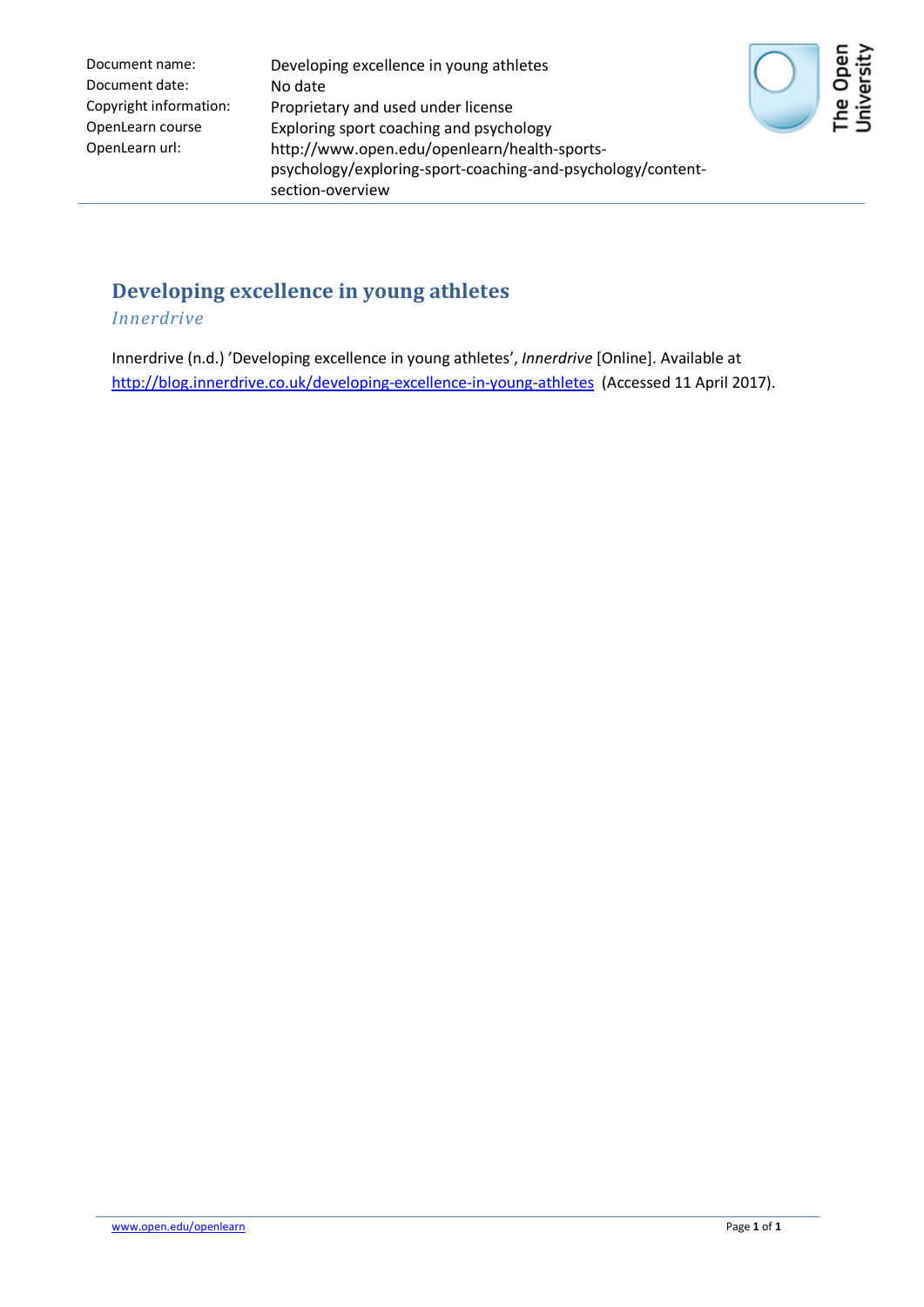## Developing excellence in young athletes

What separates elite athletes from the rest? Not all individuals that start sport at grass-roots level make it all the way to the top. The further you go along the pathway to excellence, the narrower the athletic pool becomes. Are there certain psychological skills that elite athletes have that give them an advantage? If so, can these skills be taught?

[…]

We have recently been reading research by **Professor Dave Collins** and Dr. Aine MacNamara on the psychological characteristics which help people develop excellence. This blog gives a brief summary of these [9 psychological skills:](http://clok.uclan.ac.uk/4826/)

1. Imagery – Picturing successful future performances can help young athletes prepare and perform more effectively. This can be worked in to part of a [pre-performance routine](http://search.proquest.com/openview/6c92ae867d6019346099a4f0baff6894/1?pq-origsite=gscholar) and can help give you a sense of certainty over the situation. This sense of certainly can help [improve confidence](http://www.innerdrive.co.uk/Release_Your_Inner_Drive/5-ways-to-manage-nerves/) and is a great technique as it can be applied to any situation [where athletes may feel nervous or stressed.](http://www.innerdrive.co.uk/Release_Your_Inner_Drive/what-to-think-about-before-an-exam/)

2. Focus and Distraction Control – Elite athletes often use pressure to their advantage. As a result, this pressure aids their focus. The ability to [recognise and eliminate distractions](http://psycnet.apa.org/psycinfo/1991-08696-001) is easier said and done, but is such an important one for athletes to master. We advise all of the athletes and students we work with to identify what they can control, and to concentrate on that.

3. Realistic Performance Evaluation and Attribution – Blaming others for your failures can provide a short term relief by helping you maintain your self-concept. But long term, this is not a good formula to help you develop.

We have previously blogged about how athletes (and students) can challenge unrealistic or [unhelpful beliefs.](http://www.innerdrive.co.uk/Release_Your_Inner_Drive/challenging-unhelpful-beliefs/) Research also suggests that this is an important skill in the [arts world](http://journals.cambridge.org/action/displayAbstract?fromPage=online&aid=547320&fileId=S0265051706007066) as well, with excellent musicians noting the importance of being realistic about their performances.

4. Commitment – ['There are no shortcuts'.](http://www.amazon.co.uk/There-are-Shortcuts-Rafe-Esquith/dp/1400030838) This is the title of one of the best books we've ever read about education. This is also true in chess (it takes chess players, on average[, over 750 games](http://www.innerdrive.co.uk/Release_Your_Inner_Drive/growth-mindset-stories-science/) before they reach their highest ranking), and it is certainly true in sport as well. This may be one of the hardest topics to teach someone (maybe even impossible?).

Coaches, teachers and parents can help though, by creating a culture and environment that helps facilitate and nurture commitment. We have [previously blogged about how to help do this,](http://www.innerdrive.co.uk/Release_Your_Inner_Drive/how-to-help-students-raise-their-game/) with tips such as having high expectations, modelling the desired behaviour and providing high quality feedback

5. Planning and Organisation – Man Utd legend Eric Cantona [once said](https://books.google.co.uk/books?id=N7-GCZCvyxcC&pg=PT31&lpg=PT31&dq=ERIC+CANTONA+PREPARATION+MORE+TO+GIVE&source=bl&ots=uSgRO-9rG6&sig=w7f23P6NiUT3l3ggyRiLneuSKD4&hl=en&sa=X&ved=0ahUKEwjf2YHt_NjKAhXEVxQKHfSqAGwQ6AEIIDAA#v=onepage&q=ERIC%20CANTONA%20PREPARATION%20MORE%20TO%20GIVE&f=false) 'Preparation is everything ... it's easy to battle it out on the pitch and then say "I gave it my all". The point is that if you had prepared carefully, you would have had more to give and you'd have played better'. To become the best, it requires a lot of [dedication and motivation.](http://www.sciencedirect.com/science/article/pii/S1469029202000432)

In one respect, match day is the easy part, as the public performance lends itself to an increase in adrenaline and effort. Having the self-discipline to prepare yourself during the week takes planning and organisation, be it sticking to a training regime, eating well and studying your previous performance.